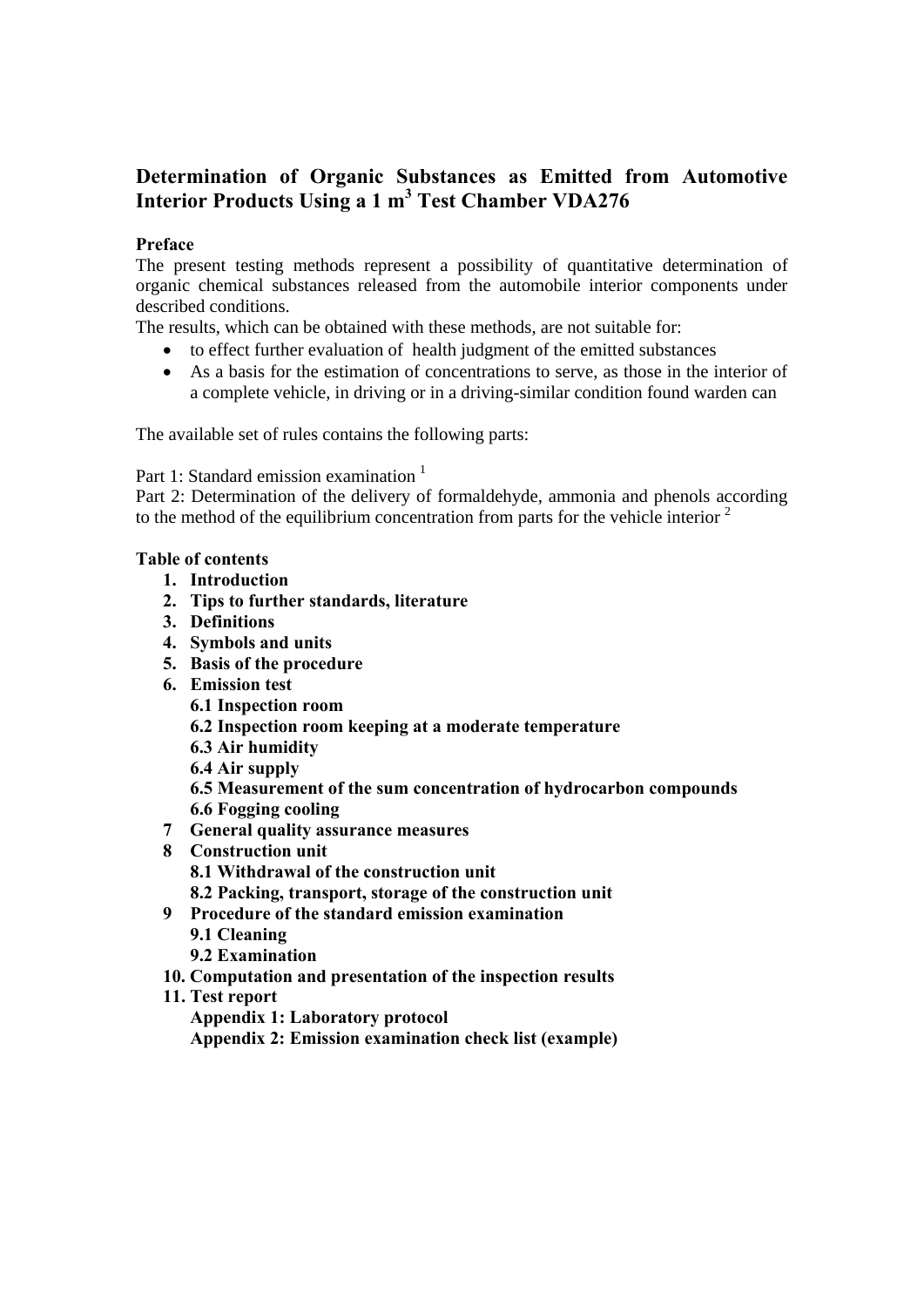## **1. Introduction**

In this VDA recommendation an emission chamber procedure for the determination of volatile organic emissions from construction units of the vehicle interior. It contains remarks to the characteristics and general quality assurance measures for a  $1-m<sup>3</sup>$  test chamber for the standard emission examination of products of the vehicle interior. Further, the general operational procedure of the standard emission examination is described by the supply of the test property to the sample delivery. For the following analysis methods should be used in the context of the FAT/BMBF - project of the technical control board, for short, (TUV) North, Hamburg and Institute for plastic examination and plastic customer (IKP), Stuttgart provided analysis methods recommended. In general, the recommended procedure should be followed and any deviations should be documented in the test report.

## **2. Tips to further standards, literature**

The following are specified standards quoted for separate reference. With no data concerning date or expenditure of such a standard are made, in each case, the up-to-date valid version application should be used.

- European Collaborative Action (ECA) "Indoor Air Quality And Its Impact on Man", Report No.8 "Guideline for the Characterization of Volatile Organic Compounds Emitted from Indoor Materials and Products Using Small Test Chambers"
- European Collaborative Action (ECA) "Indoor Air Quality And Its Impact on Man", Report No. 18 "Evaluation of VOC Emission from Building Products"
- DIN EN 45001, general criteria for the testing laboratories and companies
- DIN EN ISO 9001, quality management system: quality assurance model in Design development, production, assembly and maintenance
- DIN 50011-11, climates and their technical application: Climatic testing facility; General terms and Requirements
- DIN 50011-13, climates and their technical application; Climatic testing facilities; Climatic conditions: Air humidity and air temperature

## **3. Definitions**

In the context of this VDA recommendation, the following definitions apply:

**Exhaust air stream**: the air flow loading leaving the inspection room by a given

**Loading**: the relationship of volumes, surface, length or mass of the construction unit to the volume of the test chamber

**Emissions**: organic substances released from the construction unit under the described test conditions

**Emission rate**: emission emitted from a construction unit for each time unit: the indication effected related to mass, volume, surface, length or absolutely test part

**Fogging**: Precipitation from condensable volatile, usually organic substances

**Air change**: Quotient from supply air stream and test space and measure for the air interchange for each time unit air

**Air speed**: medium speed of the air flow inside test space, measured in center, caused by the circulation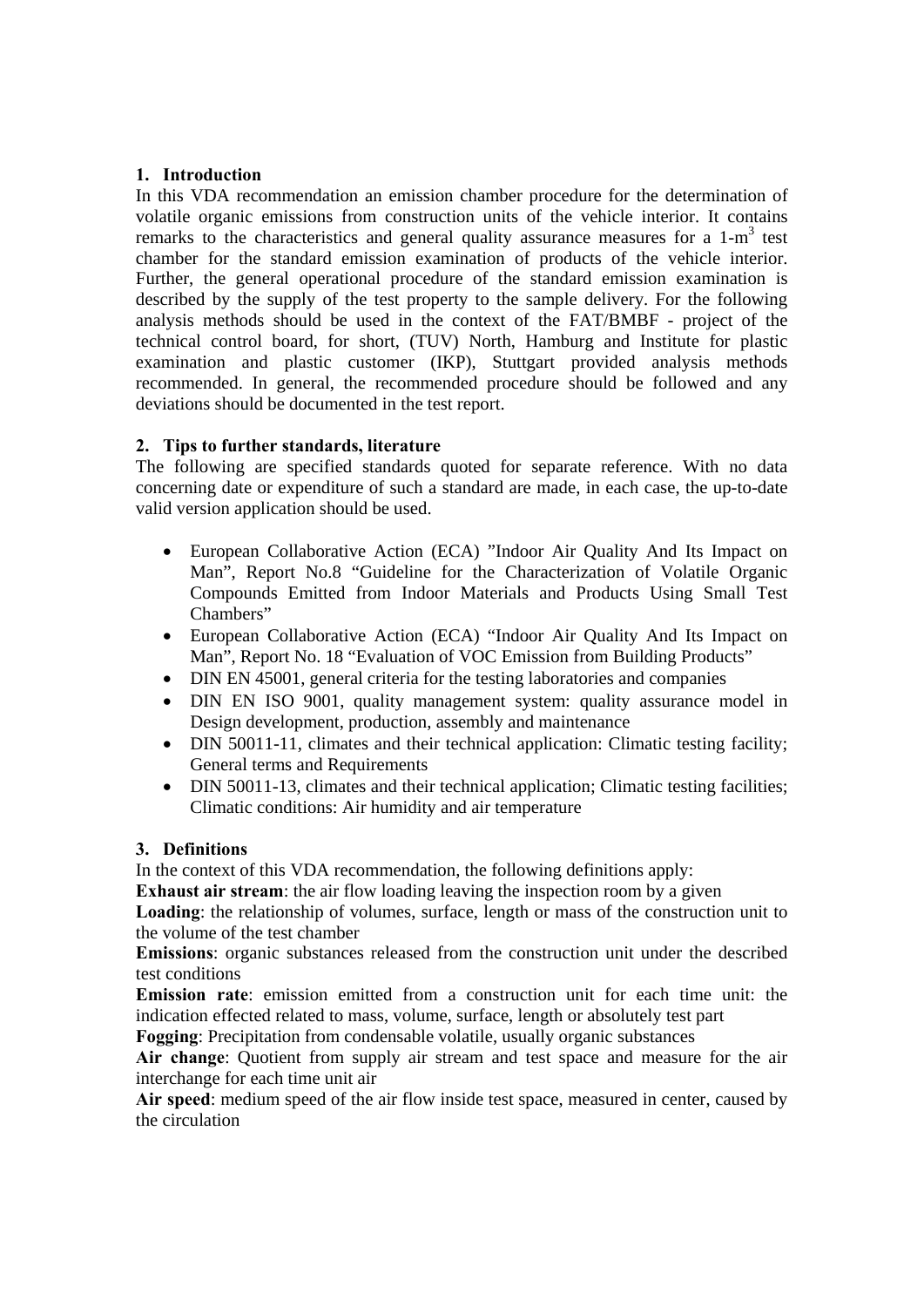**Air sample**: the withdrawal of representative, quantitative volume of the test space atmosphere of ideal mixing: in an ideally mixed area a supplied material without time delay distributes itself completely and homogeneous in the entire area

**Condensate sample**: the enrichment of condensable substances (Fogging) from the test chamber atmosphere at a coolable collecting device

**Concentration in the test chamber**: the concentration of one or several chemical substances in a gaseous air sample, those in a representative place of the test space, determined by chemical or physical means

**Surface of the construction unit**: the surface inspection room passable formed by the outlines of the construction unit for organic substances

**Test chamber**: air-tight lockable area for the determination of volatile organic emissions under defined climatic conditions

**Test chamber volumes**: Volume of the test chamber less all volumes taking technical building and devices in the test chamber

**Recovery**: proportional relationship de rim exhaust air stream intended mass of a substance for the mass loss of this substance in the inspection room, determined in the same period

**Supply air stream:** sum of all gaseous flow rates for each time unit led into the test chamber

## **4. Symbol and units**

| C $\left[\mu\text{g/m}^3\right]$        | Test space-concentration of a substance (at $1.013x10^5$ Pa and 293K) |
|-----------------------------------------|-----------------------------------------------------------------------|
| $R$ [ $\mu$ g/h]                        | <b>Emission</b> rate                                                  |
| $R_A$ [µg/m <sup>2</sup> h]             | Emission rate related to the construction unit surface                |
| $R_V$ [µg/m <sup>3</sup> h]             | Emission rate related to the construction unit volume                 |
| $R_m$ [µg/kgh]                          | Emission rate related to the construction unit mass                   |
| N                                       | Air change: changes of air per hour                                   |
| $L_A$ [m <sup>2</sup> /m <sup>3</sup> ] | Surface loading                                                       |
|                                         | $L_v$ [m <sup>3</sup> /m <sup>3</sup> ] Volume loading                |
| $L_m$ [kg/m <sup>3</sup> ]              | Mass loading                                                          |
|                                         |                                                                       |

## **5. Basis of the procedure**

A construction unit is put into an approximately ideally mixed  $1 \text{ m}^3$ -test chamber and stored there under given temperature, humidity and of air flow. Organic substances, which escape from the construction unit, enrich themselves in the inspection room and the air flow is delivered. At selected times air or condensate samples are taken, from which with chemical analysis, the concentrations of gaseous air contents materials in the test chamber can be determined qualitatively or quantitatively.

#### **6. Emission tester**

It is used for the determination of the gaseous emissions and contains the following functional elements:

- Test chamber
- Air agitator
- Test chamber keeping at a moderate temperature
- Air humidifier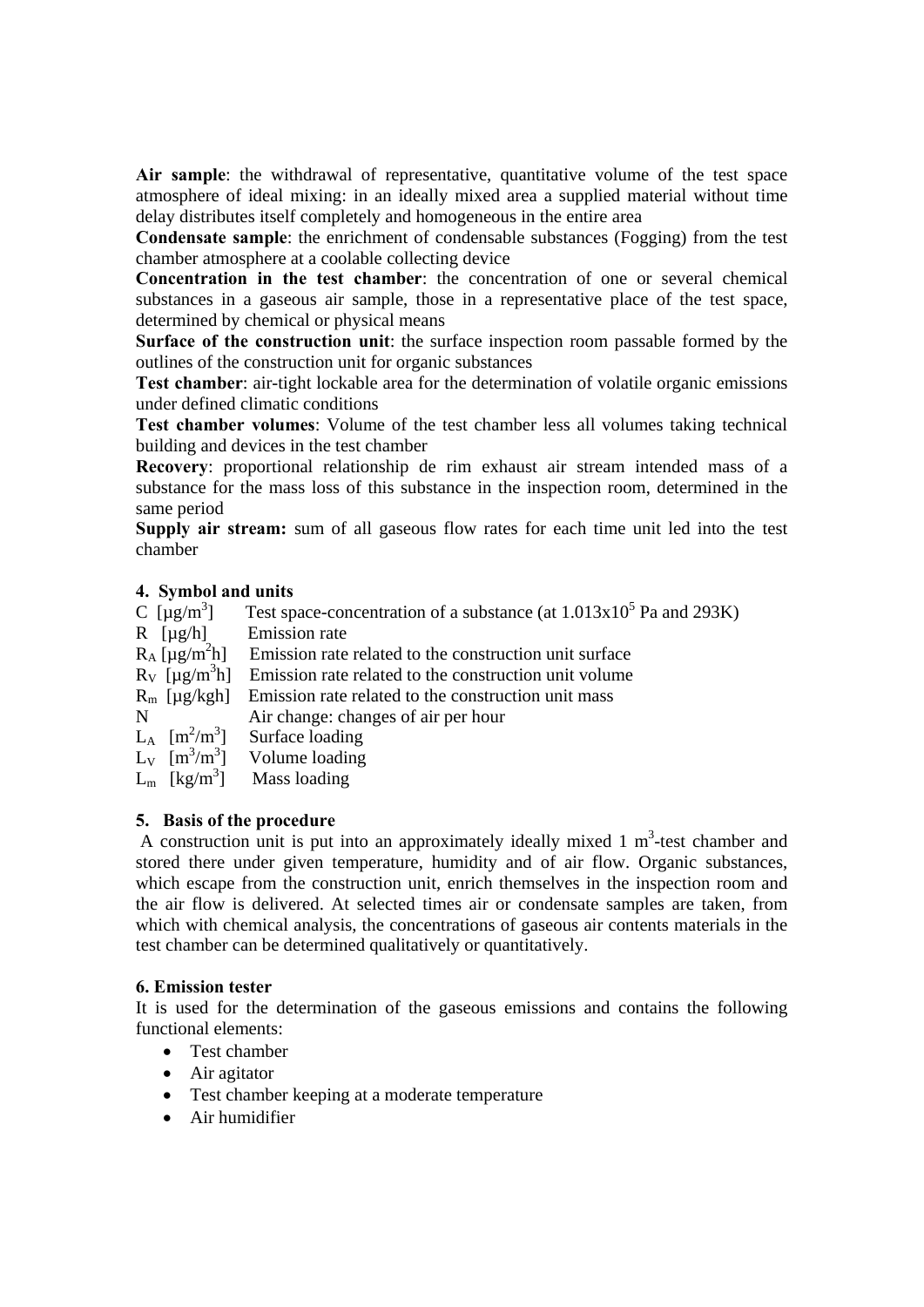- Pure air supply
- Control and regulation
- Entire-CH-monitor
- Fogging cooling device

Concerning the design, system, combination and technical execution of these individual functional elements, there should not be binding defaults occurred. In the following sections, to the extent necessary, minimum requirements which can be fulfilled are specified. The proof is additional to furnish (e.g. by interlaboratory tests) that with the used emission chamber comparable results for the chemical substances which can be determined can warden obtained. References to continuous quality assurance measures are in chap.7.

#### **6.1 Test chamber**

The test chamber is an airtight lockable space with a volume of  $1 \pm 0.05$  m<sup>3</sup>. Inside it, a device for air mixing and a rack which guarantee the storage of the construction unit without wall contact are required. About the attitude of the air exchange: for air sampling procedures, an inlet and an outlet pipe ( $\varnothing$  < 50 mm) should be diametrically arranged to avoid short-circuit flows.

#### **Materials**

The wall surfaces of the test chamber and the rack for holding the construction unit must be made of high-grade steel or glass. With building or parts in the test chamber inside, for technical reasons, the two materials mentioned are preferred. Materials are to be selected based on exhibition of small emission and adsorption of organic substances and do not exceed with the test chamber wall surface.

#### **Tightness**

To avoid uncontrolled air exchange, it should be guaranteed that the leakage current caused by leakages in air change examinations at 1000 Pa positive pressure is less than 1% of the test chamber volume per minute and/or 1% of the total supply air stream. To prevent foreign air inflow, the emission procedure should always operate with a small positive pressure in the test chamber in related to the atmospheric pressure in the laboratory and/or a volume overcurrent. This is to be considered in particular during the air sampling.

#### **Air mixing**

A substantial basis of this procedure is the ideal mixing of the test chamber. This must be achieved by a suitable device for air mixing and guaranteed its fulfillment of this condition even with large volume, bulky test sample. The air flow rate in the centre of the test chamber should be above 1 m/s.

Note: In Report No.8 and No.18 of the European Collaborative Action (ECA) "Indoor air Quality and Its Impact on Human ", methods are described for the regulation of tightness and air mixing.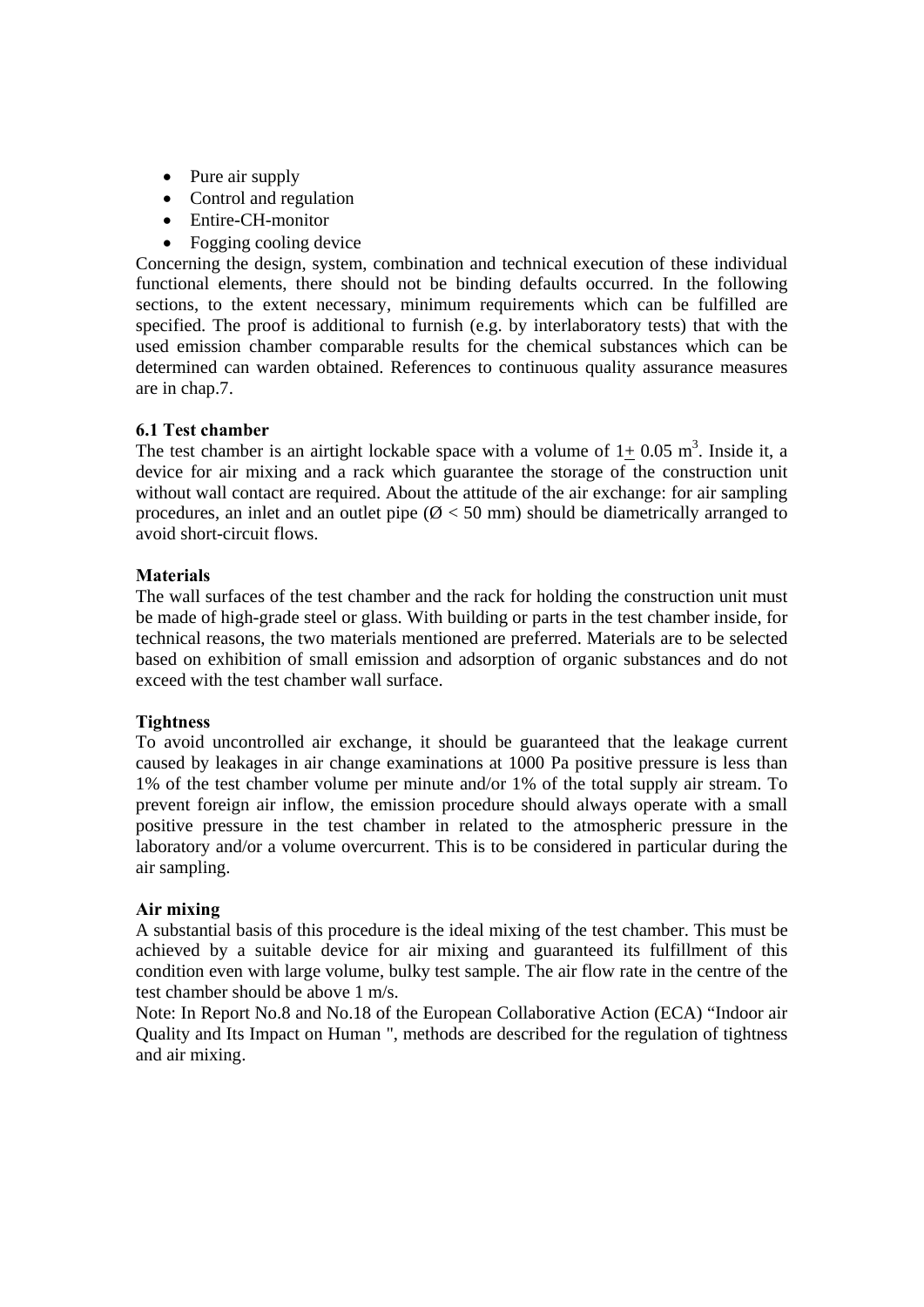## **Cleaning**

With a suitable cleaning method e.g. the thermodesorption at high temperatures it must be guaranteed that a thorough cleaning between examinations takes place. A detailed description is given in chap.9.1. The success of the cleaning should be ensured before the start of an examination by a blank value sample.

#### **6.2 Test chamber temperature**

Due to the strong influence of the temperature on the emission behavior, the high requirement of temperature control in the test chamber must be fulfilled. A broad temperature range is also required to suit the requirements of different test temperature. The spatial and temporal temperature derivation may not exceed +0.5 K.

#### **6.3 Air humidity**

Humidification of the test chamber supply air it is to be accomplished in such a way that the formation is excluded from steam and aerosols. By the humidification unit a dew point must be able to reach 10.4 ºC to 65 ºC in the supply air stream. This corresponds to a relative humidity of 45% with 23 ºC and/or 5% with 65 ºC.

#### **6.4 Pure air supply**

Examinations with air change as well as the withdrawal of air samples makes the supply of reinstall necessary. For adjustment the fixed air change of 0.5 per hour a volumetric air flow must be regulated by  $6.67+0.35$  l/min. under the test conditions (65 °C, ambient pressure) with an accuracy of  $\pm 3\%$ . The sum concentrations of volatile organic hydrocarbon compounds of the supply air before the start of an examination should not be more than 50  $\mu$ g/m<sup>3</sup> as a total and 5 ug/m<sup>3</sup> for individual substance. The fine dust portion must be reduced by a particle filter of 7 um to avoid adsorption.

#### **6.5 Measurement of the sum concentration at hydrocarbon connections**

For the qualitative evaluation of the sum concentration of hydrocarbon compounds in the test chamber during a test cycle, an on-line analyzer with flame ionization detector (FID) is used, in which the composite signal of a broad spectrum of organic substances is seized. The calibration takes place with a test gas mixture of approx.100 ppmv propane in synthetic air. As a zero-gas, nitrogen of the purity 5.0 is used.

A conversion formula for the indication of a mass concentration is in chap.10.

Note: Conditions according to device for the determination of quantitative determination on the basis of a FID composite signal as indicated in "determination of the sum concentration at hydrocarbon compounds with a flame ionization detector (FID)".

#### **6.6 Fogging cooling**

Qualitative determination of condensable components of the organic emissions of a construction unit takes place via radiator box an attached inside the test chamber. The radiator box must be able to hold on a temperature of a  $21+1$  °C in a 100 °C test chamber. It is to be noted that the use of a radiator box can affect the recording of temperature in the test chamber. And material selection section 6.1 is to be used.

**Fig. 1 The assembly line of an emission test chamber**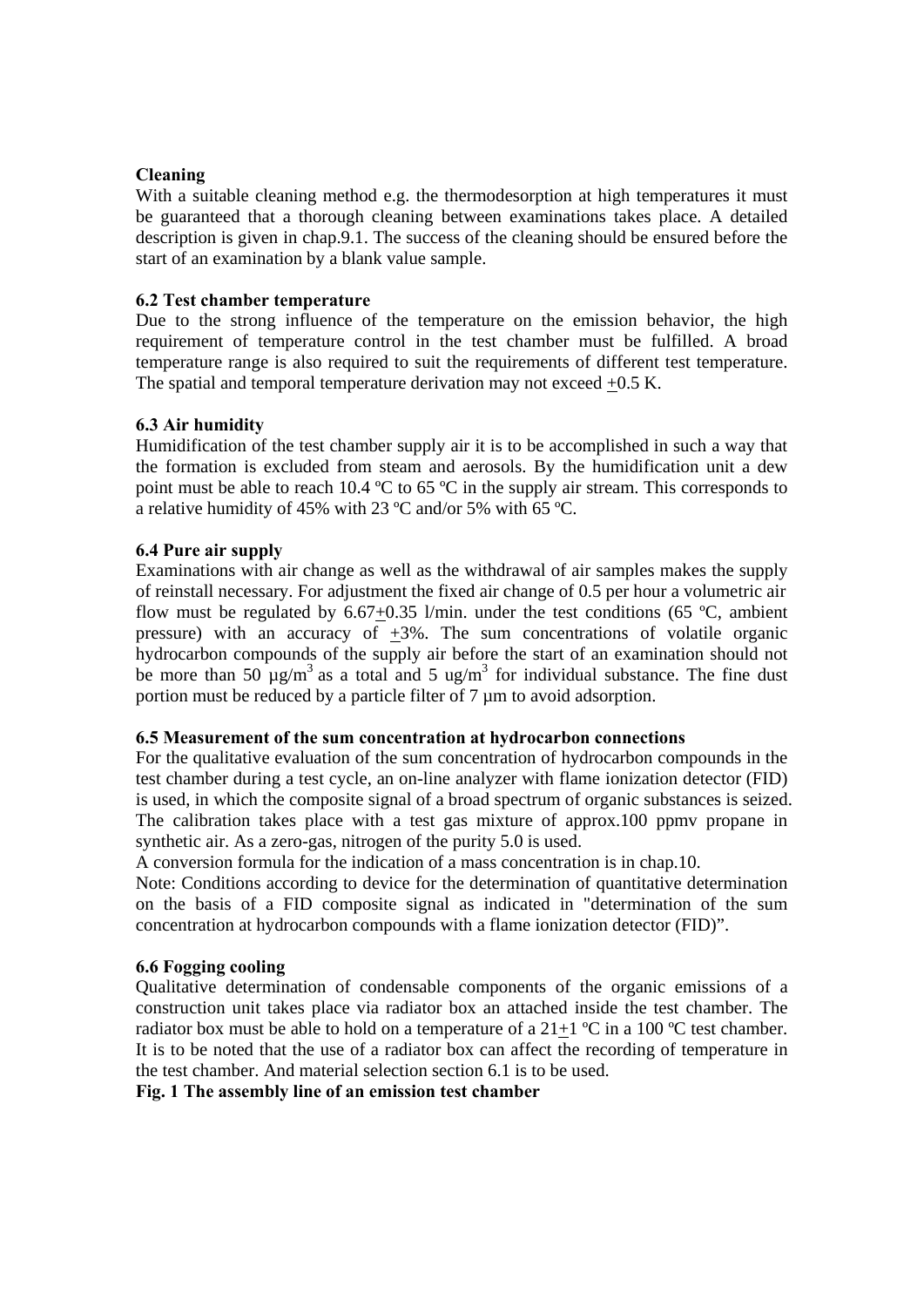#### **7. General quality assurance measures**

The integration of numerous technical functions in an emission chamber creates the possibility of error, which require a regular and conscientious examination of the entire system. Since these errors can affect the part directly and hence the inspection result, the emission chamber is to be merged into an accreditable quality assurance system or a comparable continuous monitoring measure. Described below are some important testing methods for the measurement of test parameters.

Tightness: The tightness of the inspection room is examined with a positive pressure of 1000 Pa by measurement of the decrease of pressure with an interval of 2 hours. The sensitivity of the pressure absorbers is selected to be smaller than 100 Pa, with an accuracy of +5%. The average leakage rate in this period is also calculated.

$$
V[%/h] = \frac{100\%}{t[h]}
$$

**V**: specific leakage rate related to the test chamber volume in parts per thousand per hour **P1**: absolute pressure in the test chamber at the beginning of the examination in Pa **P2**: absolute pressure in the test chamber at the end of the examination in Pa **t**: period of the leakage rate in h

Alternative procedure: The tightness of the test chamber is determined with a positive pressure of 1000 Pa by measurement of the radioactive half-life  $t_{1/2}$  of the pressure acceptance in the test chamber. The radioactive half-life is the period, in which the positive pressure reached half of its initial value. Thus the specific leakage rate is calculated according to the formula

$$
V[%/h] = \frac{100\% \times (\Delta p/p)}{t[h]} \times (In 2/t_{1/2})
$$

**V**: specific leakage rate related to the test chamber volume in per cent per hour

**Δp/p**: relative positive pressure related to ambient pressure

 $t_{1/2}$  time interval up to the reduction of the positive pressure on half of the initial value in h

In both procedures the tightness is determined at test chamber at temperature of 65 °C.

#### **Air speed:**

Air speed is measured in the centre of the empty test chamber. For measurement, hot wire -, film or impeller anemometers are used.

#### **Supply air stream:**

Due to the strong influences on the test result, the supply air stream of regular intervals is examined. The inflowing volume in approximate atmospheric pressure is measured directly at the inlet of the inspection room with a gas meter, which exhibits an accuracy of  $+2\%$ , and the range is certified as specified in section 6.4. The minimum volume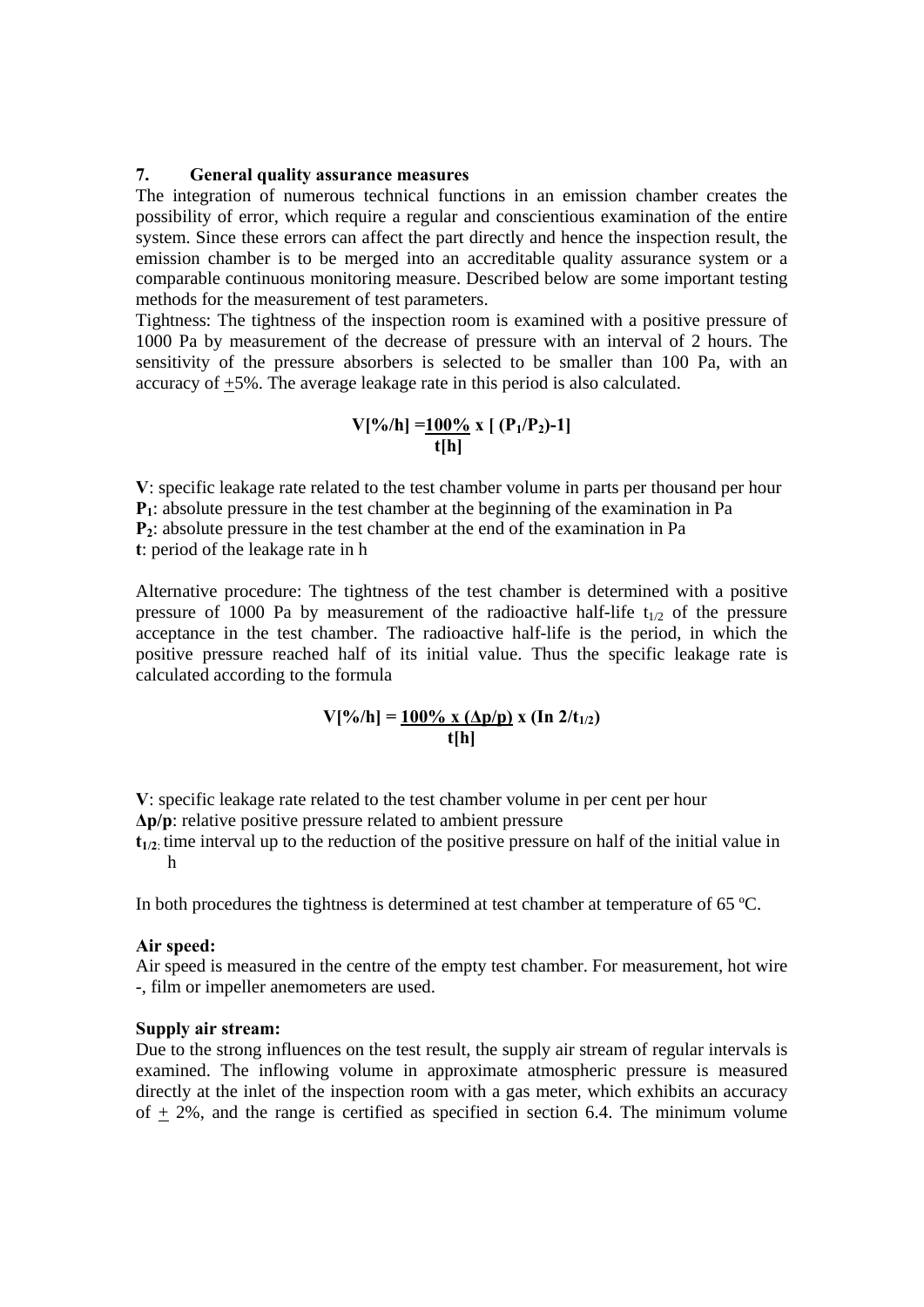which can be determined amount to the 200-times of the reading precision of the gas meter. The supply air stream can then be calculated as quotient from inlet volumes and measuring period. For the calculation of the change of air under test conditions, the determined supply air stream must be corrected according to the ideal gas law with the dominant temperature and pressure values.

## **Control values:**

Control values in supply air and room air, as well as other sources of emission, which stand with the test chamber atmosphere, are used for assistance of regular examinations. With control substance, its quantitative methods of analysis are proceeded with specific procedure and measurement. For the half-quantitative control value monitoring, a screening procedure e.g. Tenax/ Thermodesorption is consulted, which exhibits a sensitivity  $\langle 2 \mu g/m^3$  for single substances. The sum concentration of VOC, determined with this procedure, should be below 50  $\mu$ g/m<sup>3</sup>, whereby the concentrations of single substances are not to exceed 5  $\mu$ g/m<sup>3</sup>.

#### **Temperature and humidity:**

The adherence to the tolerances for temperature and relative humidity is determined with a combined temperature moisture meter on  $\pm 0.5$ K and/or  $\pm 5$ % exactly. If sufficient experiences are present over possible condensation effects of the moistened supply air, the humidity can also used in the supply air stream measurement.

#### **8. Construction unit**

Before the determination of volatile organic emissions, the construction unit was exposed to condition which can affect the quantitative investigation and hence the results substantially. It is necessary to standardize the pre-examination of construction unit as far as possible.

#### **8.1 Withdrawal of the construction unit**

For standardized examinations, in which the emission behavior of a new part is to be seized, the construction units in the delivering condition are to be examined with incoming goods. The possible adsorption of substances from the environment which were not originally in contained in the construction unit also counts. The pre-examination of the construction unit should be documented as complete as possible. If it is necessary to dismantle the parts for inspection purposes, the separation of the construction unit or any changes, those procedures should be documented. Anschmutzungen are to be avoided.

#### **8.2 Packing, transport, storage of the construction unit**

The construction unit should be packed after withdrawal until the start of the examination that the contamination of the construction unit by chemical substances from the environment is prevented, the emission potential of the test sample is conserved and material changes by radiation (e.g. sun exposure) to be excluded.

Note: For this purpose a weldable sandwich foil with an intermediate layer of aluminum is suitable, concerning gas and diffusion tightness. It also protects against transportation damages offers (e.g. company Flöter, 71735 Eberdingen nut village). During the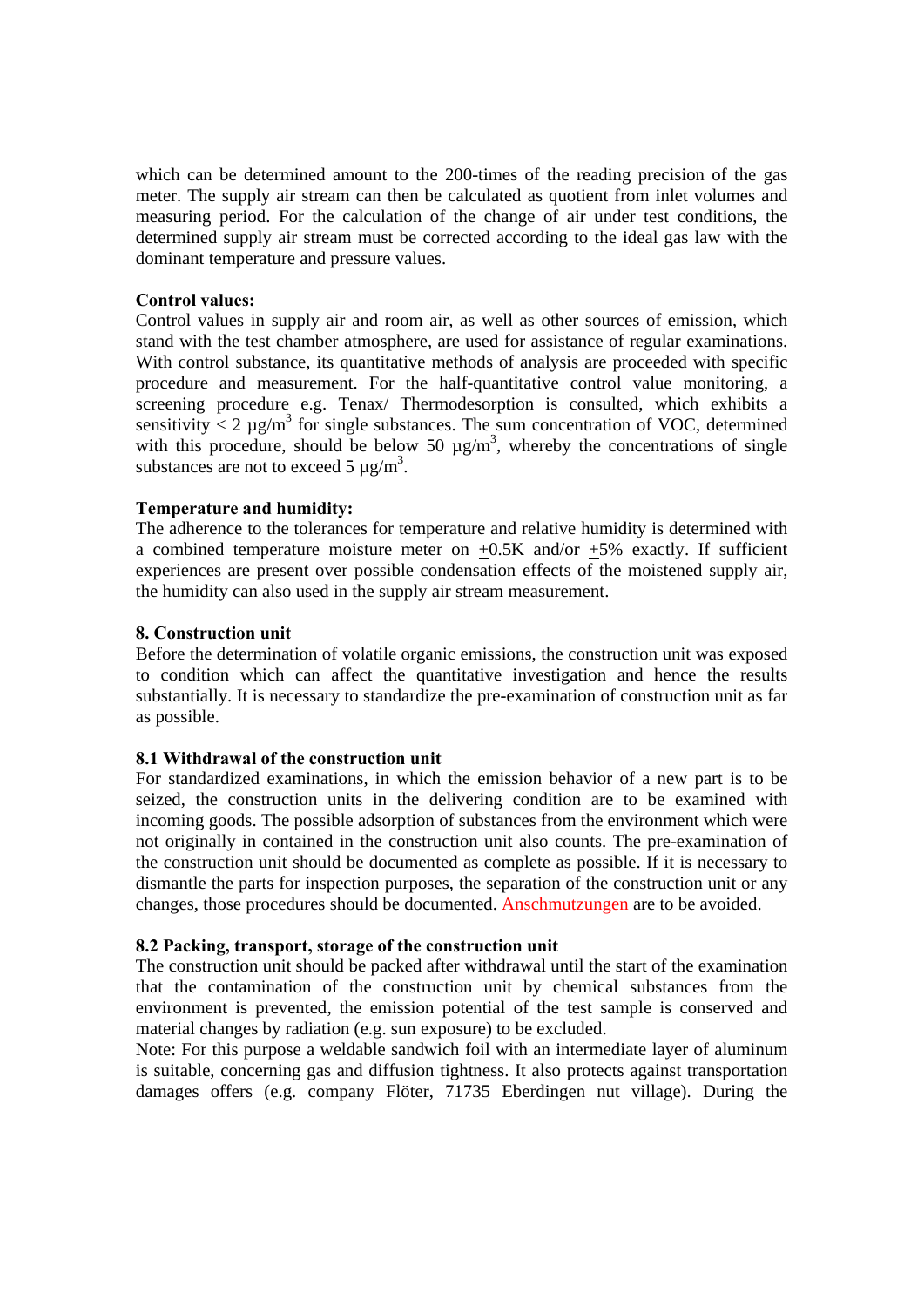temporary storage and transport of the construction unit, the temperature of 23 ºC should not be exceeded.

#### **9. Procedure of the standard emission examination**

In this section, the proceedings, definitions and requirements of the standard emission examination in the chamber are described. This examination gives a broad overview of the intensified emission conditions for the construction units.

The test temperature amounts to the first conditioning phase 65 °C with a supply air humidity of approx. 5% R.H. (45% correspond R.H. at 23 °C). The change of air amounts to 0,4 l/h.

The method determines the air concentration of BTXE/S: aromatics, aldehydes and ketone by GC-MS analysis. When necessary, further analytic procedures can be used for air determination e.g. amines, glykolethern, phthalate or n-nitrosamine can within 2.5 the hour sampling window beprobt.

In a second conditioning phase, the test chamber is raised to a temperature of 100  $^{\circ}$ C is raised (without supply air humidification), while at the same time, the cooling device of the fogging condensate sample is kept at a moderate temperature of 21 ºC. The test sequence is in minutes form to document (for example see appendix 1). During the entire test period, the temperature, humidity and total concentration of organic compounds in the test chamber is monitored by mean of FID.

## **9.1 Cleaning**

Before the start of a construction unit investigation, all pollutant-liable surfaces of the test chamber must be in cleaned condition. If necessary, existing background concentrations must be so small that the quality of the results from air-analytic regulation methods remains uninfluenced.

## **Test chamber**

The test chamber should be first freed of particles or the like. Mechanical cleaning methods are used to remove the remains of the construction unit (e.g. industrial vacuum cleaner). Drying up of condensate arising in the edges may be removed by steel wool or volatile solvents. In the case of a thermal cleaning, the test chamber are baked under scavenging air at a temperature  $> 200$  °C which can reach all surfaces and in contact with the test chamber atmosphere. The cleaning procedure is terminated after 10 changes of air starting from reaching the baking temperature. If the cleaning of the test chamber surfaces takes place via washing with alkaline cleaning agents, it should be accomplished with two washing processes of demineralized water. Afterwards the test chamber is dried with rinsing air flow at test temperature.

## **Others**

All parts in contact with the test chamber atmosphere, which are not directly included in the cleaning procedure of the test chamber, must be supplied to a separate purification process comparable from the technical view.

Note: With the test chamber outfits parts, the maximum temperature of the drying process is 200 ºC with120 ºC over 2-3 hours is considered sufficiently.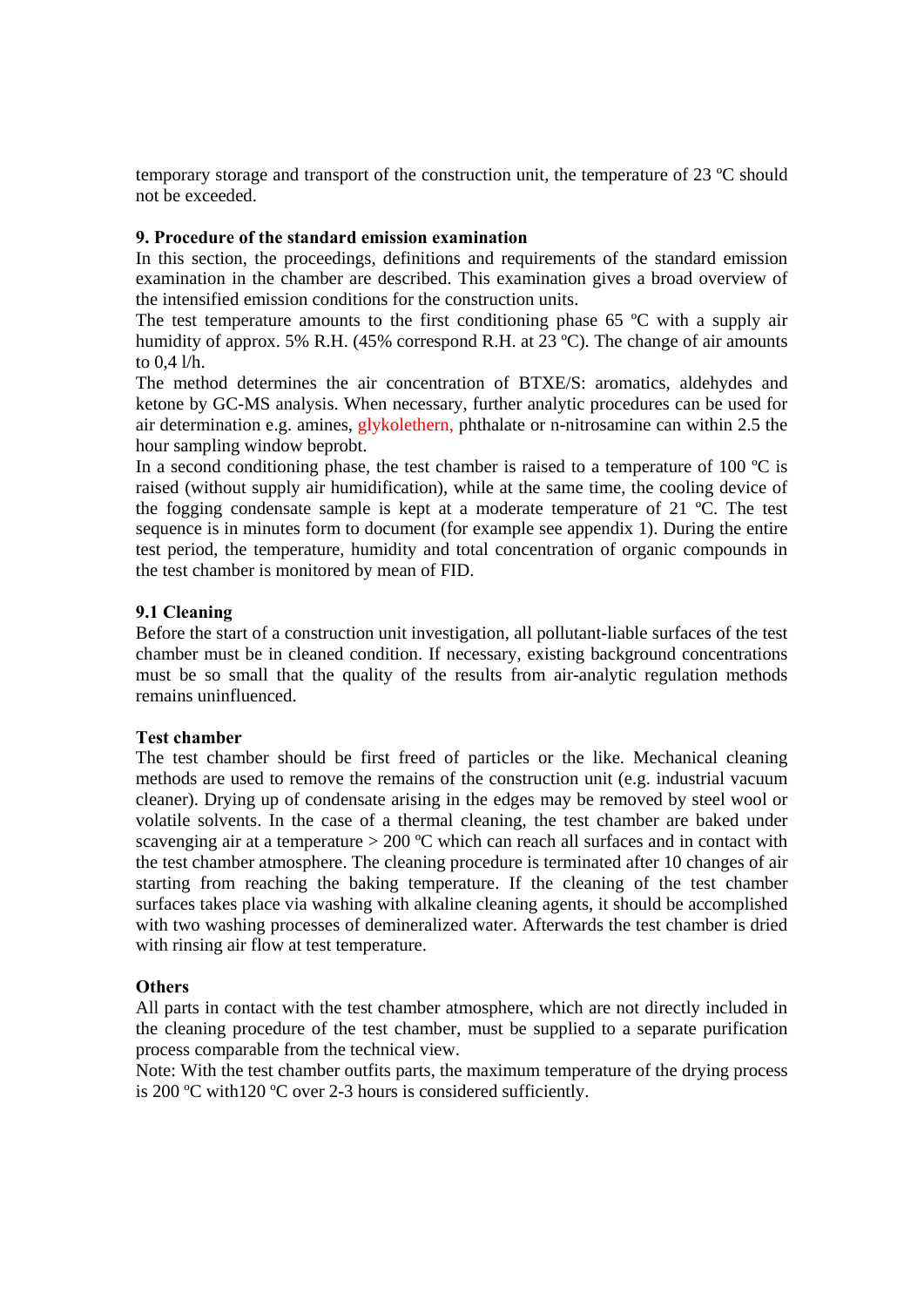#### **9.2 Examination**

The actual examination extends from inserting the construction units into the emission test chamber to the withdrawal after conclusion of all conditioning and sampling procedures.

#### **9.2.1 Preconditioning**

The test chamber is conditioned before inserting the construction unit at a temperature of 70+1 ºC and a relative humidity from 5+2%.

#### **9.2.2 Preparation**

The entire emission chamber should be examined carefully for all necessary functions before the start of a test, so that the test can be completed with high security. For that, the pure air production, the test chamber, the climatic regulation, the entire CH monitor, data recording and all other necessary accessory equipment are to be included in the functional check.

Note: Appendix 2 contains an example checklist of the activities before the test start.

#### **9.2.3 Inserting the construction unit**

The construction unit is put in the test chamber concentrically and avoids wall contact by the rack. A sentence from several construction units is to be arranged in such a way that the all-round surge that result in the best possible way which can be reached by the circulation. It is to be made sure that the construction units cannot shift over the entire testing period. The test chamber is to be locked immediately after inserting the construction units.

## **9.2.4 Conditioning phase**

Immediately after locking the emission chamber, the examination is started by selection of an automated test program or by manual control of the test conditions. In the following table the climatic parameters and sampling procedures of the individual test phases are summarized. Fig. 2 Plot of temperature gradient and the sampling windows:

|                | таријат брстанопат зедиснес от ніс зіаниати спизмон сланниацоп |             |         |                    |                                |  |
|----------------|----------------------------------------------------------------|-------------|---------|--------------------|--------------------------------|--|
| Row            | Time                                                           | Temperature | Air     | Incoming air       | Process                        |  |
|                | $[$ h:min $]$                                                  | [°C]        | change  | humidity           |                                |  |
|                |                                                                |             | [1/h]   | $[°C/\%R.H.]^{1)}$ |                                |  |
|                | Conditioning                                                   |             |         |                    |                                |  |
|                |                                                                | 70          | maximal | 10.4/4.0           |                                |  |
| $\overline{2}$ | $-0:30$                                                        | 70          | maximal | 10.4/4.0           | If necessary, prepare the test |  |
|                |                                                                |             |         |                    | chamber                        |  |
| Testing        |                                                                |             |         |                    |                                |  |
| 3              | 0:00                                                           | 65          | 0.40    | 10.4/5.0           | 1. Conditioning phase          |  |
| 4              | 2:00                                                           | 65          | 0.40    | 10.4/5.0           | Start testing                  |  |
|                |                                                                |             |         |                    | -BTXE/S-Aromatic               |  |
|                |                                                                |             |         |                    | -Aldehyde and ketone           |  |
|                |                                                                |             |         |                    | -Clearanalysis                 |  |
|                |                                                                |             |         |                    | -If necessary, further testing |  |

**Tabular operational sequence of the standard emission examination**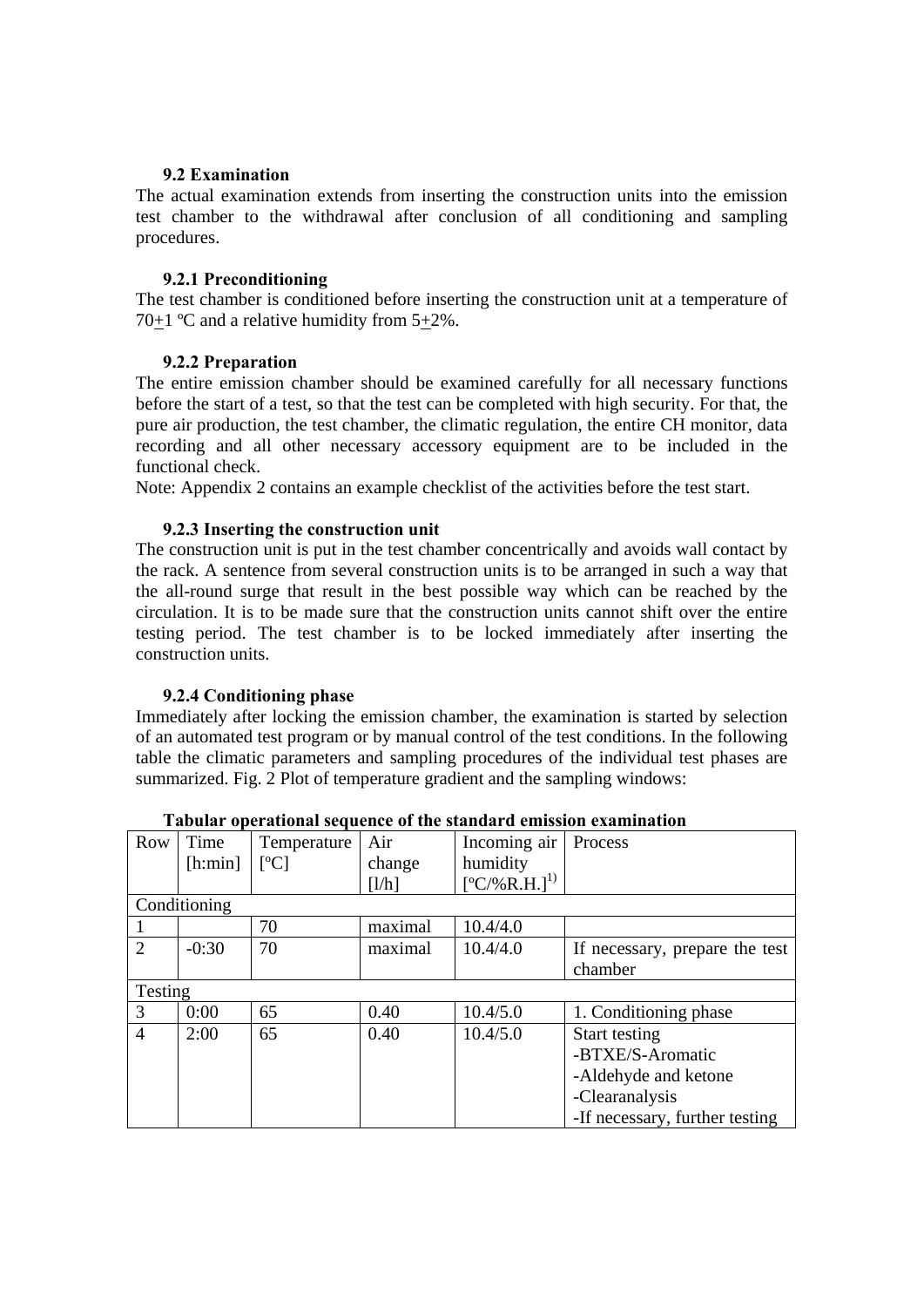| 4:30 | 100 | 0.44 | out | 2. Conditioning phase |
|------|-----|------|-----|-----------------------|
| 8:00 | 100 | 0.44 | out | -Fogging test start   |
|      |     |      |     | -Fogging test end     |
|      |     |      |     |                       |

<sup>1)</sup> Dew point temperature e.g relative humidity at  $65\degree C$  u.1.013x10<sup>5</sup> Pa

#### **Supplementing notes:**

- Note 1: In the test chamber before beginning of the examination, the demanded humidity prevails, must be begun with the humidification of the supply air in time.
- Note 2: The preparation of the test chamber must take place so promptly that at the latest to test beginning the conditions of the conditioning are again fulfilled within the accuracy borders.
- Note 3: It is to be guaranteed that the inspection temperature of  $65+0.5$  °C in the test chamber is again reached at the latest after 30 min.
- Note 4: The given air sampling phase is laid out that after conclusion of the prescribed air sampling procedures, there is still time for supplementing air sampling remains for the testing of e.g. amines, glykolethern, phthalate or n-Nitrosamine.

## **Fig. 2 test cycle of the standard emission examination for regulation easily and**  heavy volatile substances from construction units with a 1 m<sup>3</sup> emission test chamber

#### **Air sampling**

The withdrawal of air samples is to take place with standardized emission examinations at a given time. Therefore the duration and sequence of the air sampling procedures are constantly bleached to hold during an air sampling phase of several analysis. The execution of the air sampling is described in the respective air-analytic testing methods. Note: The number of air sampling procedures running off at the same time is limited by the adjusted change of air on maximum 61/min (65 ºC, ambient pressure).

#### **Condensate sampling**

The condensate sampling begins with the supply of radiator box kept at a moderate temperature on 21 ºC. Since the test chamber must be open in order to withdraw the condensate sample, the examination has to be terminated.

The execution of the condensate sampling is operated as described in a standard working instruction.

#### **9.2.5 Completion of the examination**

An emission examination is completed with the switching off of the climatic regulation and/or the opening of the emission chamber. A cleaning procedure is required right after the emission examination (see chap. 9.1).

#### **10 Calculation and presentation of the inspection results**

Upon completion of the test, one receives quantitative statements of air concentration in the test chamber and from this emission rate or qualitative statements about the presence of chemical substances in the test chamber atmosphere can be calculated.

The determination and calculation of these inspection results are a component of the respective chemical analysis procedure according to the respective standard working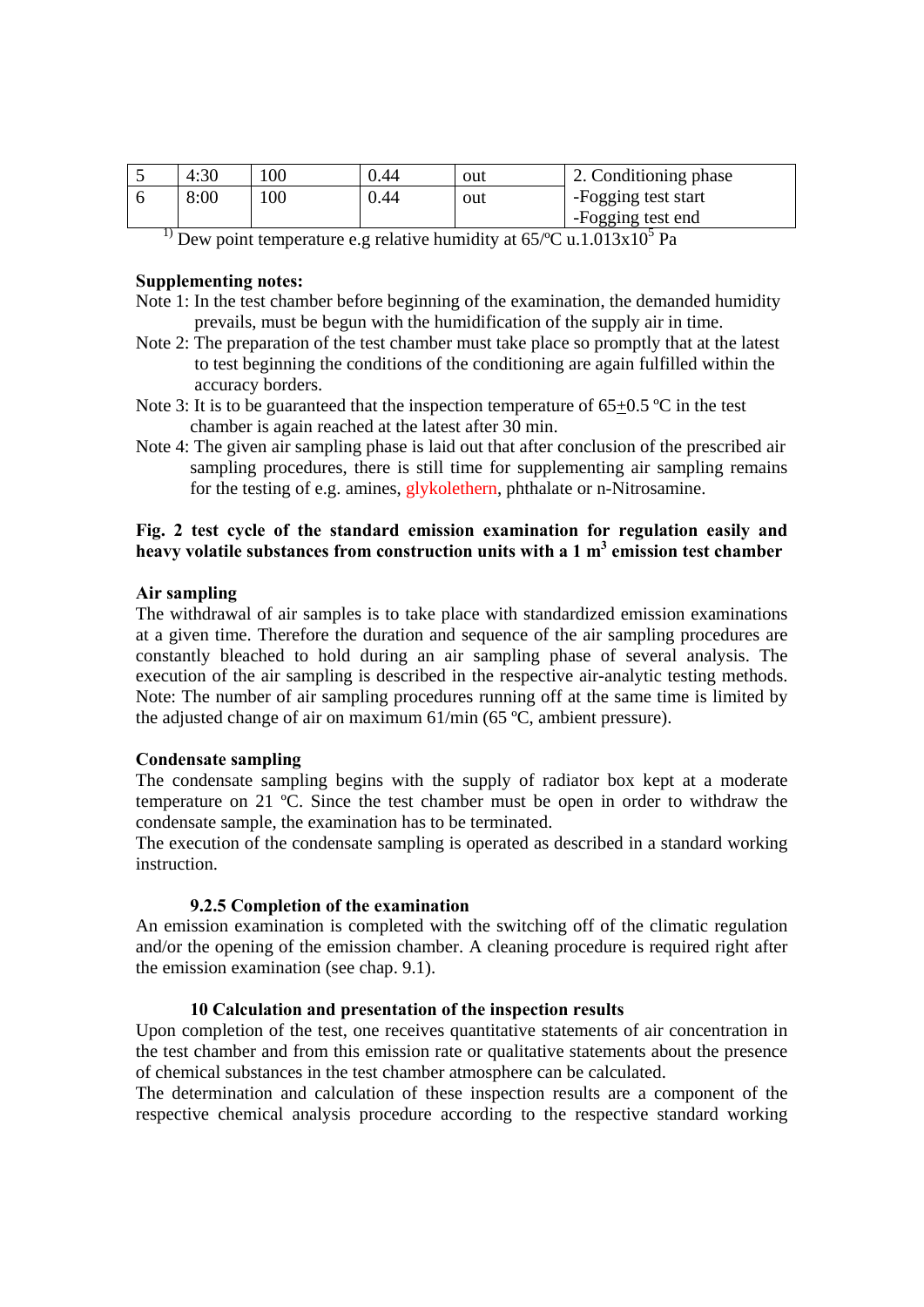instruction. As reference volumes, the volume of the test chamber in the **normal state** <sup>1</sup> (standard temperature and pressure) is used, which can leads to a lower, calculated concentration value than the actual one.

| <b>Test chamber concentration</b>                 |          |       |                      |                         |
|---------------------------------------------------|----------|-------|----------------------|-------------------------|
| Standard emission test 65°C Toluene (108-88-3)    |          |       | $10\mu\text{g/m}^3$  |                         |
| <b>Test</b>                                       |          | Phase |                      | Substance (CAS-Nr)      |
| Concentration $[\mu g/m^3]$                       |          |       |                      |                         |
| <b>Qualitative substance verification</b>         |          |       |                      |                         |
| Standard emission test 65°C Toluene (108-88-3)    |          |       | Identification       |                         |
| <b>Test</b>                                       |          | Phase |                      | Substance (CAS-Nr)      |
| Verification                                      |          |       |                      |                         |
| Total carbon emission-mass concentration with FID |          |       |                      |                         |
| Standard emission test 180 min                    | Total-CH |       | 10mg $\text{CH/m}^3$ |                         |
| <b>Test</b>                                       | Time     |       |                      | Substance Concentration |

Since the recording takes place continuously, the concentration profile in the test chamber is shown by a concentration-time diagram. Time  $t = 0$  min is to set as the time locking the test chamber after inserting the construction unit. The total carbon concentration is calculated from the volume concentration of a FID reading according to the formula (calibration with a propane gas mixture).

Mass concentration=  $\frac{\text{Mol mass}_{\text{Propane}}}{\text{Mol mass}}$  x Volume concentration Mol volume Propane

 $m_{\text{CH}}$  [mg/Nm<sup>3</sup>] =  $\frac{44.094$  [kg/kmol] x C<sub>FID</sub> [ppmv]  $24.055$  [m<sup>3</sup>/kmol]  $=1.833$  x C<sub>FID</sub> [ppmv]

1) as a normal state a pressure is based by  $1.013x10<sup>5</sup>$  Pa and a temperature of 293 K for the gas volume

#### **Emission rate**

*[mgCH/m<sup>3</sup> ]* 

With the mass concentration, the emission rate can be calculated for the time of the sampling in the test chamber. This reads:

Emission rate = Air stream volume x Concentration  $m_{CH}$  [mg/h]= V [m<sup>3</sup>/h] x  $C_{CH}$ [mg/m<sup>3</sup>]

Area-related emission rate Emission rate  $_A$  = Air stream volume x Concentration Surface of the test material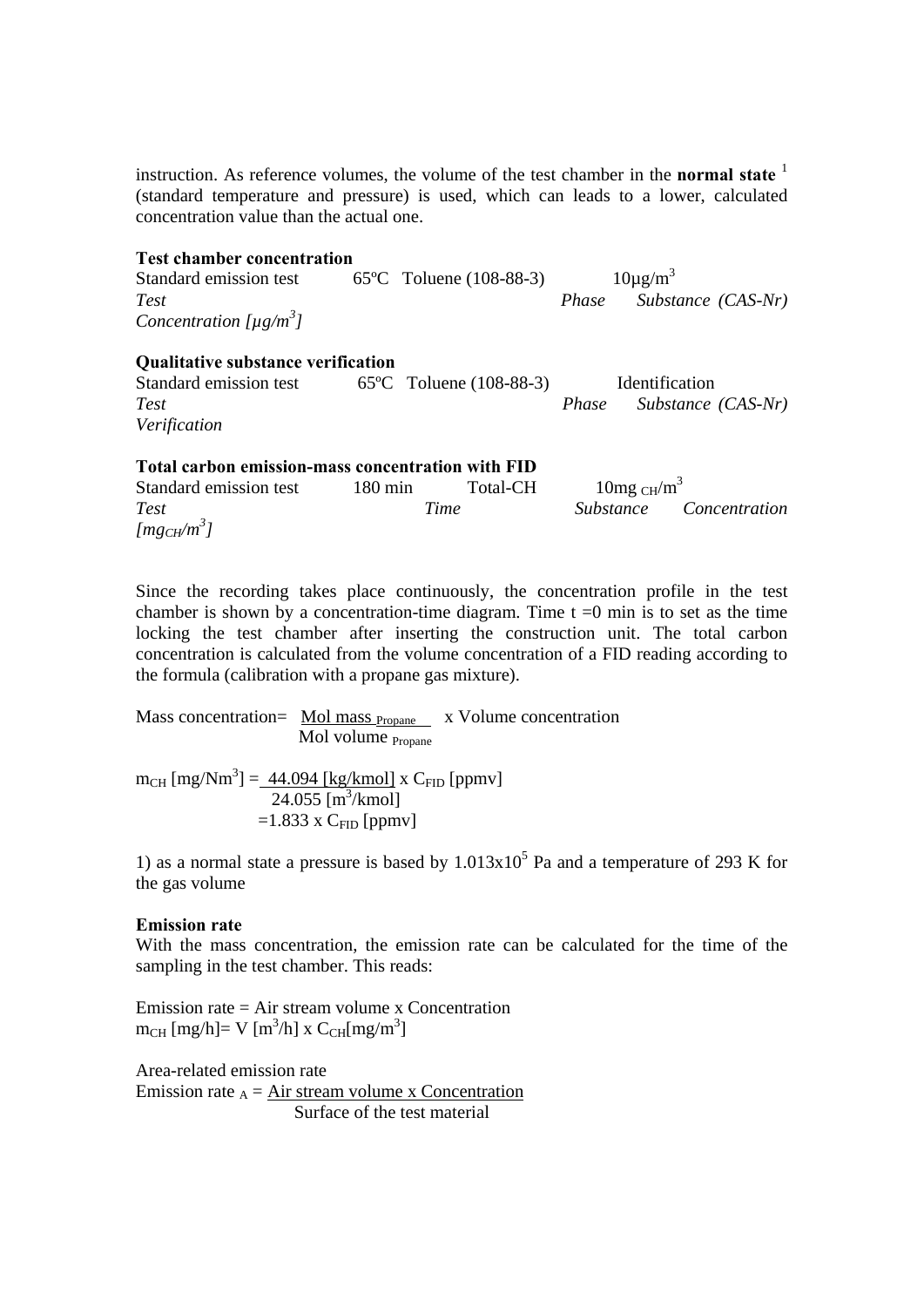$m_{\text{CH}};_{\text{A}} \text{ [mg/m}^2\text{h]} = \frac{\text{V} \text{[m}^3/\text{h} \text{]} \times \text{C}_{\text{CH}} \text{[mg/m}^3 \text{]}}{1 - \frac{\text{V} \text{[m} \text{[m} \text{]}}{\text{[m]} \text{[m]} \cdot \text{[m]} \cdot \text{[m]} \cdot \text{[m]} \cdot \text{[m]} \cdot \text{[m]} \cdot \text{[m]} \cdot \text{[m]} \cdot \text{[m]} \cdot \text{[m]} \cdot \text{[m]} \cdot \text{[m]} \cdot \text{[m]} \cdot \text{$  $A[m^3]$  $Alm<sup>3</sup>$ ]

Mass-related emission rate

Emission rate  $_m = Air stream volume x$  Concentration Mass of the test material

$$
m_{CH} [mg/kgh] = \frac{V[m^3/h]x C_{CH} [mg/m^3]}{m[kg]}
$$

## **11 Test report**

It should be in compliance with DIN ISO 9001 and/or the following data are given according to DIN EN 45001 in a test report:

- Name and address of the test laboratory
- Name and address of the client
- Input information of the construction unit and kind of the packing during delivery
- Clear notation(s) for the identification of the construction unit
- Detailed description of the construction unit
- Production date
- Storage and climate of entrance of the construction unit before the test start
- Changes made in the construction unit (e.g. disassembly, surface sealing...)
- Test parameters temperature, humidity and change of air during the entire test period
- Time, nature and duration of the sample/sampling
- Method of analysis and working instruction
- Short description of the analysis procedure
- Precision and correctness of the analysis procedure
- Recovery of the determined substance
- Reference to the available standards
- Deviations from the testing method and characteristics during the examination
- Date and signature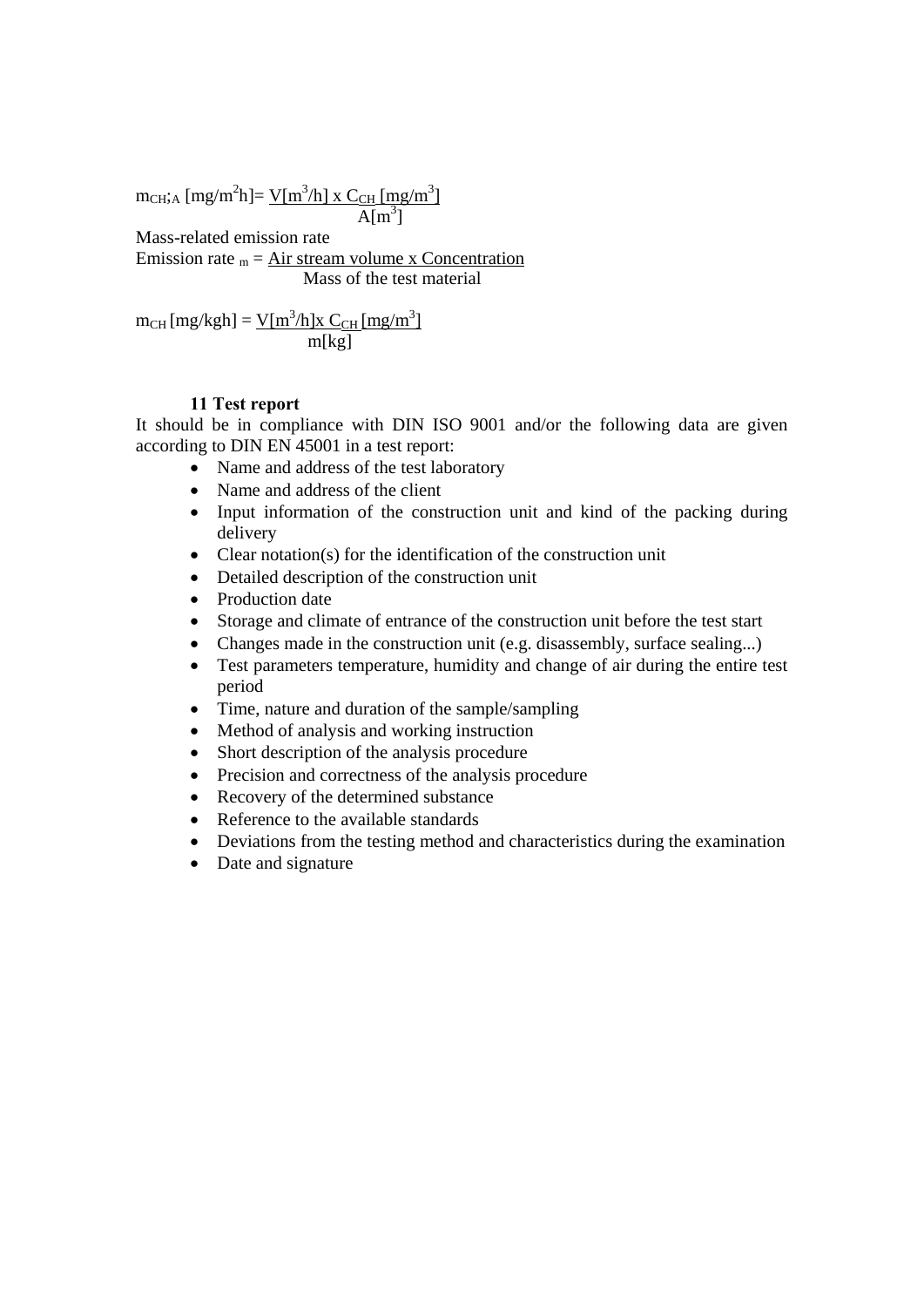| Appendix 1<br>Lab. Protocol<br>Page 1 of 1 | <b>Determination of Organic Substance as</b><br><b>Emitted from Automotive Interior</b><br>Products Using a 1 m <sup>3</sup> test cabinet<br><b>Part 1: Standard Emission Test</b> | <b>VDA 276-1</b>          |  |  |
|--------------------------------------------|------------------------------------------------------------------------------------------------------------------------------------------------------------------------------------|---------------------------|--|--|
| Order No.                                  |                                                                                                                                                                                    | Name of construction unit |  |  |
|                                            |                                                                                                                                                                                    |                           |  |  |
| Processor, Department                      |                                                                                                                                                                                    | Pretreatment              |  |  |
|                                            |                                                                                                                                                                                    | See section B             |  |  |
| Date                                       |                                                                                                                                                                                    | <b>Test condition</b>     |  |  |
|                                            |                                                                                                                                                                                    | See section C             |  |  |
| Test No.                                   |                                                                                                                                                                                    |                           |  |  |

**A. Characteristics** 

Manufacturer: Manufacturing date:

**B. Storage**  Store in: Place:<br>
Temperature:  ${}^{\circ}C$  Package

Packaging: PE<br>PE-Al PE-Al Openly

**C. Measurement**  Measurement beginning: End: EPS: Total-CH-File:

**C1. Conditioning**  Automatic: Manual:

Program No.: Temperature:  $\degree$ C Dew point bath:  $\rm ^{°}C$ Incoming air: NI/min

**C2. Test**  Date/Test name Substances

\_\_\_\_\_\_\_\_\_\_\_\_\_\_\_\_\_\_\_\_ 1 2 3 4 5 6 7 8 9

**D. Relocation/ outsourcing**  Evacuated in: Place:

\_\_\_\_\_\_\_\_\_\_\_\_\_\_\_\_\_\_\_\_  $\frac{1}{2}$ 

Date:\_\_\_\_\_\_\_\_\_\_\_\_\_\_\_\_\_\_\_\_ Signature:\_\_\_\_\_\_\_\_\_\_\_\_\_\_\_\_\_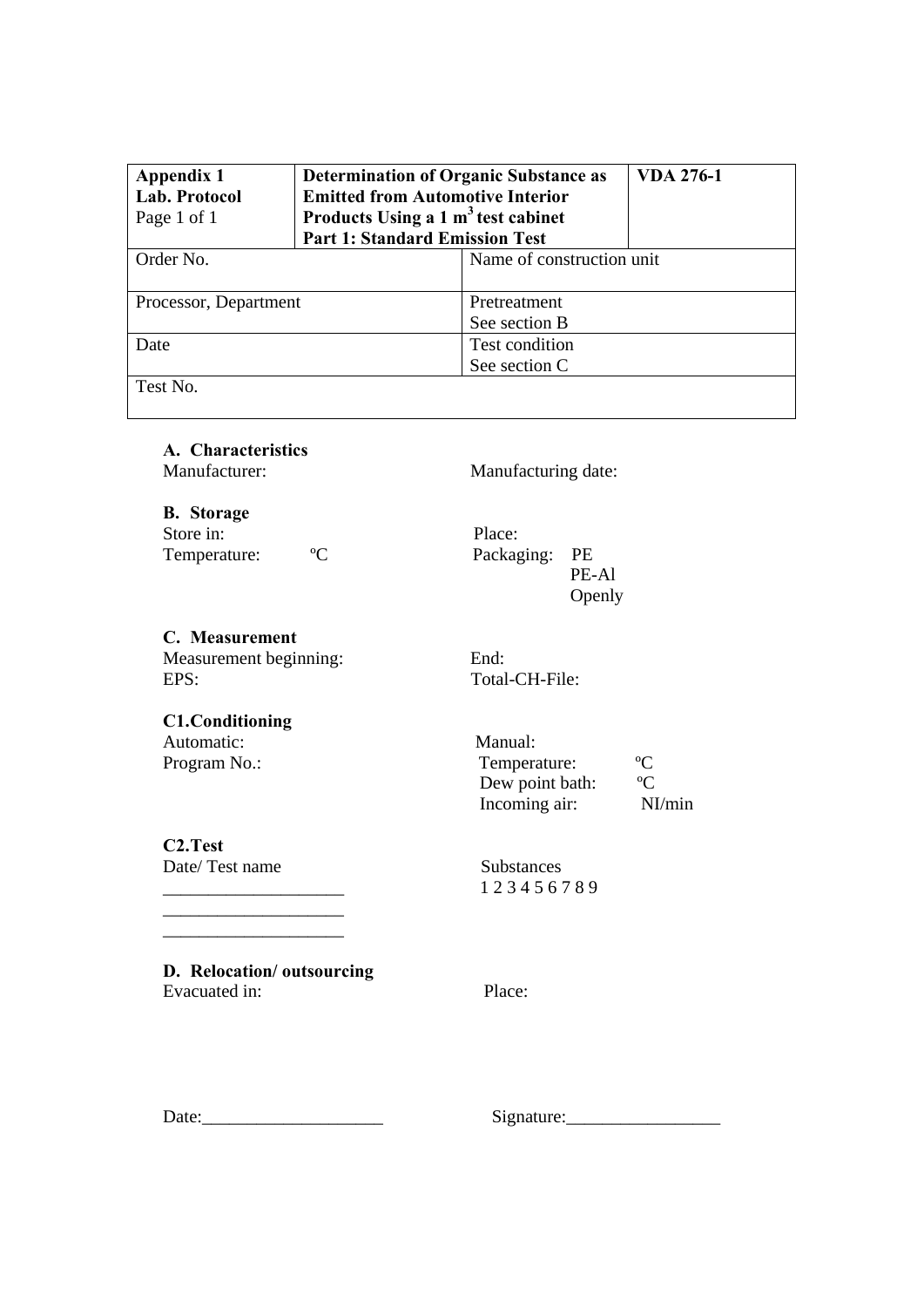| Determination of Organic Substance as   | <b>VDA 276-1</b> |
|-----------------------------------------|------------------|
| <b>Emitted from Automotive Interior</b> |                  |
| Products Using a 1 $m3$ test cabinet    |                  |
| <b>Part 1: Standard Emission Test</b>   |                  |

# **Appendix 2: Check list of emission examination (example)**

| <b>Regular check</b>                                                  | i.o. |
|-----------------------------------------------------------------------|------|
| Air-filter for carrier gas supply (function, loading)                 |      |
| Water stock for sufficient air humidification                         |      |
| Berstsicherung (function, density)                                    |      |
| Visual check of the inspection room, air agitation                    |      |
| Function of the Fogging cooling (circulation, tightness, temperature) |      |
|                                                                       |      |
|                                                                       |      |
|                                                                       |      |
| Before insertion of construction unit                                 |      |
| Supply air stream (actual value) correctly adjusted                   |      |
| Fogging cooling connected, discs put on                               |      |
| Test chamber inserted and intact                                      |      |
| Total-CH-Analysis and fogging cooling attached                        |      |
|                                                                       |      |
|                                                                       |      |
|                                                                       |      |
| At test beginning                                                     |      |
| Necessary test chamber openings                                       |      |
| Activate data recording                                               |      |
| Keep test parameter                                                   |      |
|                                                                       |      |
|                                                                       |      |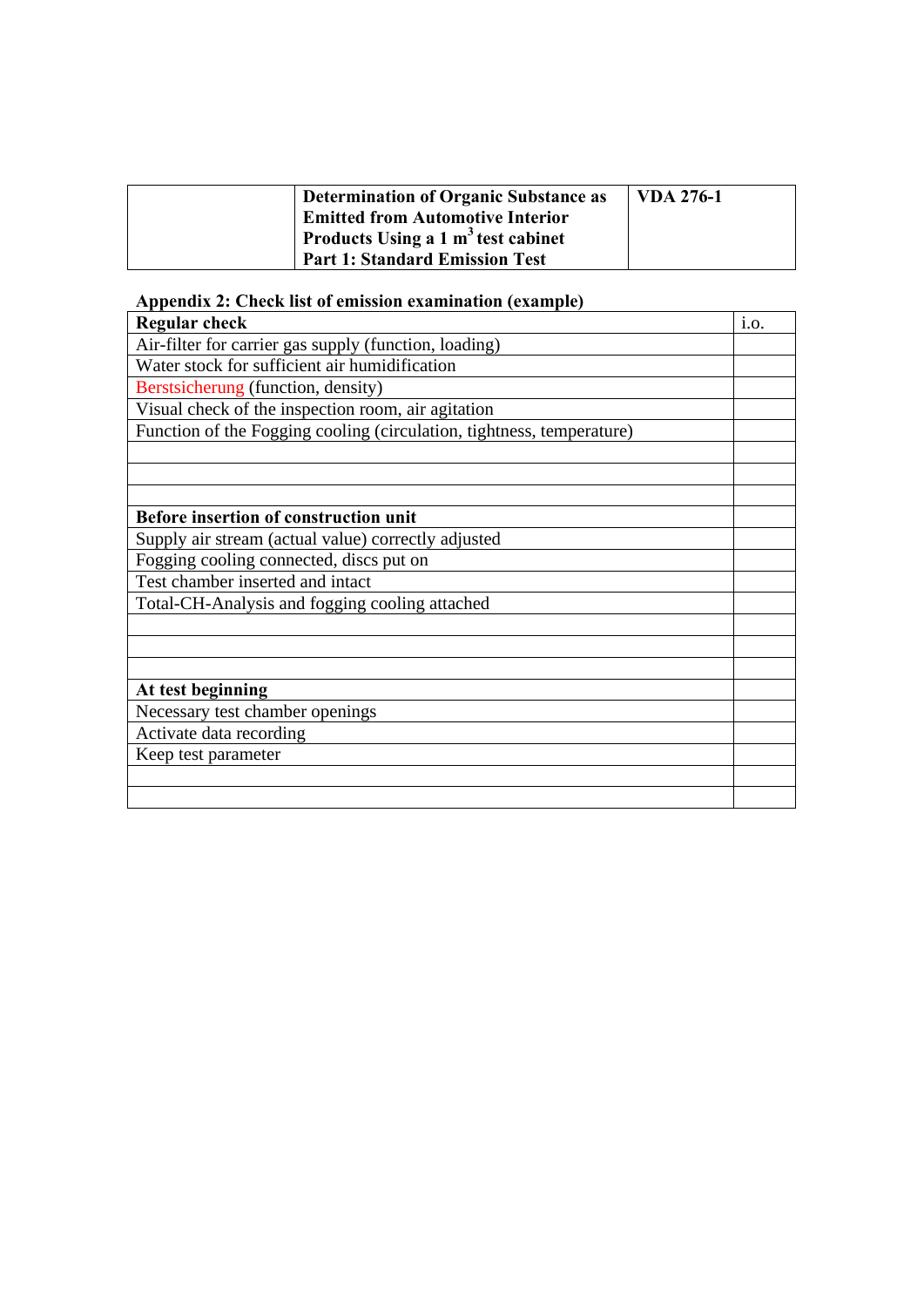**Determination of Organic Substances as Emitted from Automotive Interior Products Using a 1 m<sup>3</sup> Test Chamber VDA276-2** 

## **Part 2: Determination of the release of formaldehyde, ammonia and phenolmeasurement by method of steady-state concentration.**

#### **1. Purpose**

The available VDA recommendation describes a measuring procedure for the determination of the release of formaldehyde, ammonia and phenol from shaped parts of the vehicle interior.

## **2. Range of application**

The measuring procedure applied for the emission examination of shaped parts under extreme climatic conditions.

## **3. Reference to other testing methods**

ENV 717-1 timber material determination of the formaldehyde discharge Part 1: Determination of the formaldehyde discharge according to the test chamber method

## **4. Principle**

The determination of the release of air-contaminating pollutants such as formaldehyde, ammonia and phenol from shaped parts of automotive interior made of textile and wood fiber, using  $1 \text{ m}^3$ -Chamber-Method. Practical condition as in the automotive interior under unfavorable conditions is considered.

For the simulation of conditions, which can occur in motor vehicle interiors during sun exposure, the test chamber temperature was specified at 65ºC. Based on different preliminary investigations over the figure determination of air changes with closed ventilation flaps in automobiles as well as regarding the average more highly lying portion of the blocked textile fleeces in the vehicle interior, the space loading figure of air changes of 4 was selected for the test. Relative humidity is fixed at approx. 11%, i.e. it introduces air saturated with water vapor at ambient temperature in the test chamber kept a moderate temperature on 65ºC. The construction unit is generally air-retune inserted.

## **5. Sampling**

The construction unit is to have total surfaces of 2  $m<sup>3</sup>$ . The construction unit is a larger shaped representative part taken from the complete part. The construction unit is to be packed immediately after the production or after the withdrawal, e.g. stored in polyethylene foil at a temperature of max.25 ºC until the examination. In order to avoid condensation on the surfaces, the sample material must exhibit a temperature  $> 20$  °C when bringing into the chamber.

## **6. Testing method**

## **6,1 Test parameters**

The sample material is stored in a chamber with a total volume of  $1 \text{ m}^3$  under defined climate conditions:

Test temperature  $(65+1)$ <sup>o</sup>C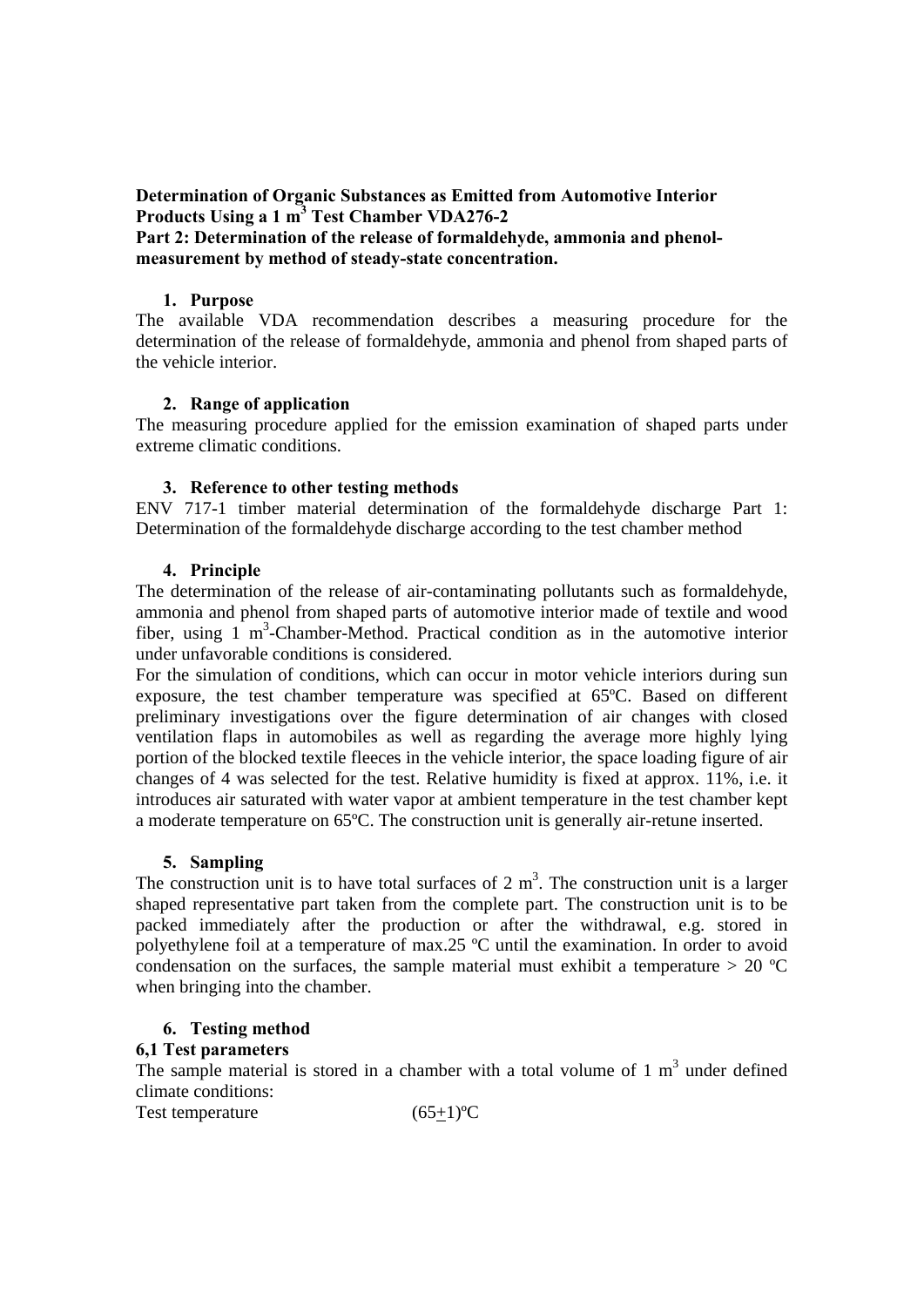| Relative humidity | $(11+5)\%$    |
|-------------------|---------------|
| Change of air     | $0.5 h^{-1}$  |
| Space loading     | $2m^2/m^{3*}$ |
|                   |               |

\* A smaller space loading is just as possible, if the figure of air changes is reduced, to reach the relationship of space loading/figure of air changes to 4.

## **6.2 Description of a 1 m<sup>3</sup> chamber**

## **6.2.1 Glass chamber (example)**

The inside dimensions of the chamber amounts to 1.00m x 0.80m x 1.25m (fig. 1). The outside walls are manufactured from 8 mm thick glass. The setting of the temperature occurs with the help of a heating thermostat manufactured from high-grade steel, the circulation achieved through two ventilating fans right in the thermostat.

By introduction of air into the test chamber, kept at a moderate temperature of 23 °C, saturated with water, on 65 °C the test chamber air with relative of  $(11+5)$ %.

## **Fig.1 Schematic construction of a 1 m3 chamber (e.g. Glass with external thermal insulation)**

#### **6.2.2 High-grade steel chamber**

The test cabinet consisted of a conditioning area and the actual emission chamber (1.78m x 0.75m x 0.75m). The test chamber is a gas-tight welded adjustment tank with smooth surfaces made of high-grade steel with small roughness depth. The attitude of the humidity takes place in the air inlet stream according to the dew point principle. An accurate description of the high-grade steel test chamber is contained in VDA recommendation Part 1, Section 6.

Note: Other  $1m<sup>3</sup>$ -chamber test checking facility is permissible, if it is proven to agree with available described measuring procedures.

## **6.3 Devices for the set up of the test chamber**

- $\bullet$  1 m<sup>3</sup> chamber
- 1 air measurer, 50 to 300l/h
- Gas sampling equipments
- Thermal hydraulic graph
- Barograph
- 3 air washer compressor
- Air bleed port or pump compressor
- Activated charcoal tower
- Purifying oil separator
- Insulating material (only glass chamber)

#### **7. Execution of the test**

## **7.1 Preparation of the test equipments**

The chamber is to be adjusted in such a manner that a test temperature is reached by (65+1) ºC. Fresh air can enter e.g. over an air supply line. For air pre-purification, a activated charcoal tower is used. Before the start of an examination the concentrations of the following single materials in test chamber air should not be exceeded: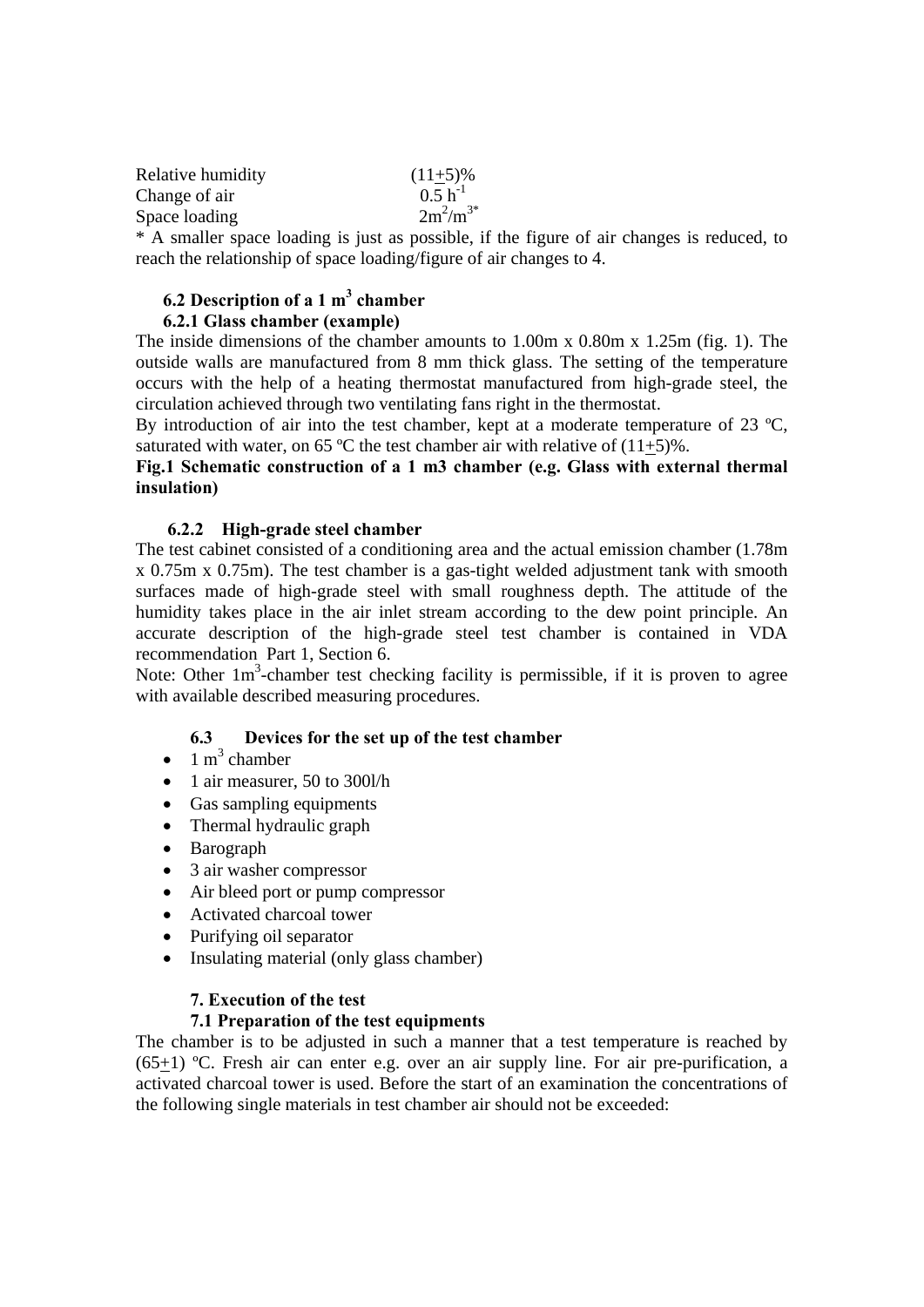|              | ppm          | $\mu$ g/m |
|--------------|--------------|-----------|
| Formaldehyde | < 0.005      | 6.3       |
| Phenol       | $<\!\!0.003$ |           |
| Ammonia      | $<\!\!0.01$  | 13.9      |

## **7,2 Test**

The construction units is removed from the packing and inserted into the chamber kept at a moderate temperature. Once the sample inserted in the chamber and during the test, the temperature and the relative humidity is documented by the thermal hydraulic graph. Two air washers switched into row for the humidity adjustment. The air volume in the closed chamber is regulated by transformer and throttle valve e.g. with a figure of air changes of 0.5 h<sup>-1</sup> to (500+ 5) l/h.

## **7.3 Sampling for the regulation contents of formaldehyde, ammonia and phenol**

The measurements of the concentrations of formaldehyde, ammonia and phenol takes place daily up to reach the respective balance concentrations.

Note: At the beginning of the investigation, it is necessarily to accomplish 3 successive working-days 2x daily sampling. The loading of the chamber with the test samples should be according to the scheduled. For this masses of gas, in each case,  $0.1 \text{m}^3$  is taken (fig. 2), with liquid-filled absorption and by means of different analytic methods with assistance of gas sampling equipments of the room air.

## **7.3.1 Assigned methods of analysis**

## **7.3.1.1 Formaldehyde**

For the determination of the formaldehyde concentration, test chamber air is passed through the gas wash bottle filled with distilled water at a sampling speed of 2 l/min. The formaldehyde content of the absorber solution is determined by photometry and/or fluorimetry using the acetyl acetone method (VDI recommendation 3484 sheets 2, draft 1999). The detection limit for the applied method is 0.005ppm formaldehyde (1ppm~ 1.25 mg HCHO/ $m<sup>3</sup>$ ).

Alternatively, formaldehyde content can be determined by the DNPH method according to the VDI recommendation 3862 sheets 3, draft October 1999.

#### **7.3.1.2 Phenol**

The phenol content can be determined with the help of the p-Nitranilin-method (VDI recommendation 3485, December 1988). With absorber solution of 0.1 Mol caustic soda solution, which at a sampling speed of 1 l/Minute. The detection limit of this analysis method for phenol under these sampling conditions is approximately 0,003 ppm. (1 ppm~  $3.8 \text{mg/m}^3$ ).

## **7.3.1.3 Ammonia**

0.1M sulfuric acid at the speed of l/Minute serves as the absorber solution for the ammonia in the room air for the photometric test. In each case, 1 ml of the absorber solution react with 5 ml solution A (25mg sodium nitroprusside and 9.975g phenol dissolve in water and fill up to 500ml) and solution B (2.5g sodium hydroxide and 2.5ml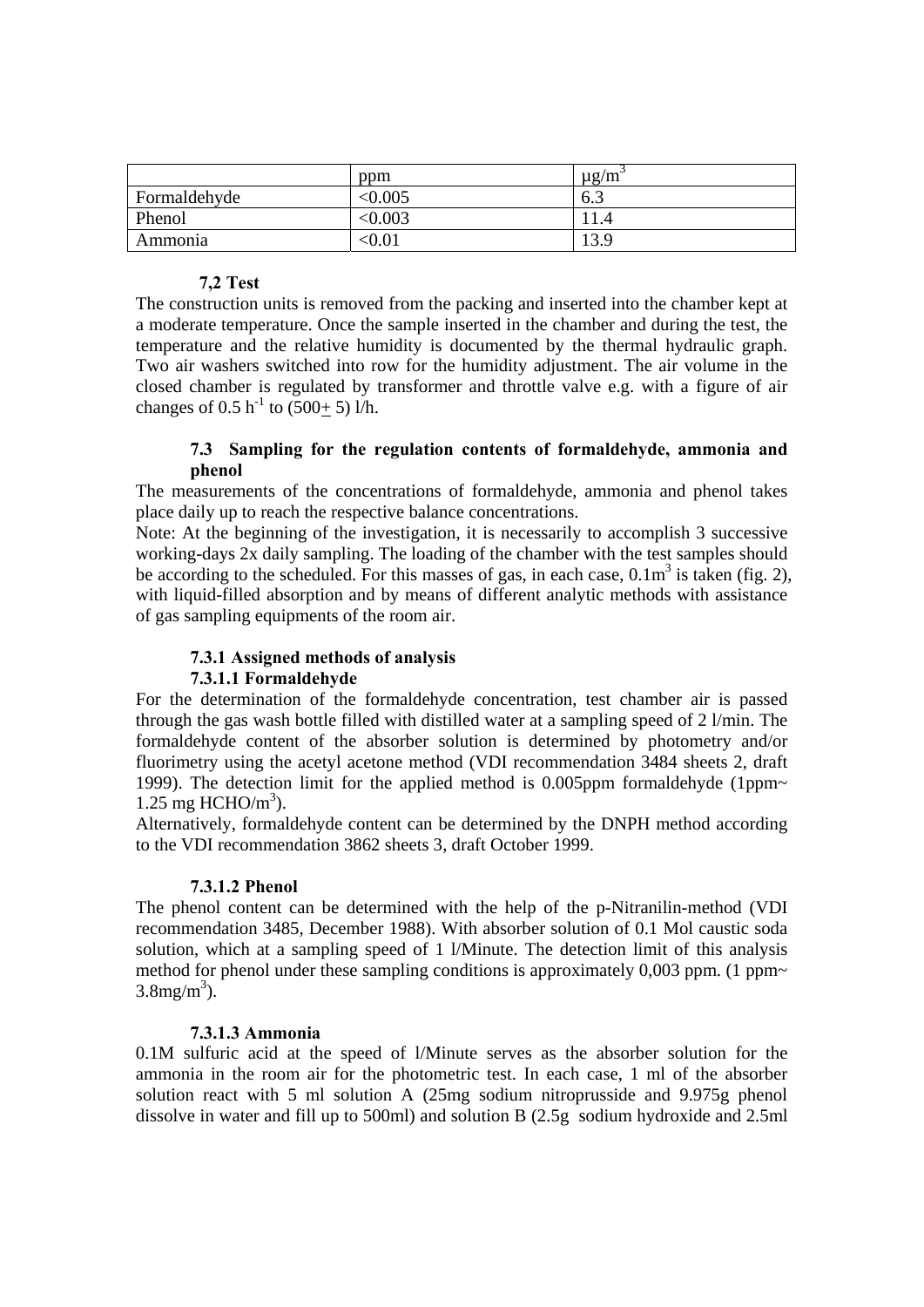sodium hypochlorite solution dissolved and make up to 500ml with water). It is transferred to the thermostatic water bath at 40ºC for 30 min. Subsequently, the extinction of the developing chromocomplexes Indophenol is determined photometrically at the wave-lengthen of 580nm. (detection limit:  $0.01$  ppm ammonia; 1 ppm~1.39 mg/m<sup>3</sup>). Note: Other methods of analysis are permissible, if it is proven to agree with the results of the specified procedures.

#### **8. Calculation of the results**

Calculation of the corrected sampling volume (20C, 1013 hPa):

$$
V_{\text{korr}} = \frac{V_{P} \times P_{L} \times 293}{(273 + t_{G}) \times 1013}
$$
 [m3]

 $V_{\text{korr}}$ : corrected sampling volume (20°C, 1013 hPa) [ $m^3$ ]  $V_p$ : sampling volume, read off [ $m^3$ ]  $P_L$ : medium air pressure during the measurement [ hPa ]  $t_G$ : middle air temperature in the mass of gas counter during the measurement  $\lceil {^{\circ}C} \rceil$ 

#### **Calculation of the formaldehyde concentration:**   $K<sub>CH2O</sub> = (Ex-Ex<sub>BW</sub>) x A x 3$  [µg/30ml]

 $\rm{K'}_{CH2O}$   $\rm{K}_{CH2O}$   $\rm{[mg/m}^3$  $[mg/m^3]$  $1000xV_{\rm korr}$ 

**K**"CH2O=**K**CH2O  **1.248** 

 $[m]/m<sup>3</sup>]$  and/ or  $[ppm]$ 

 $K<sub>CH2O</sub>$ : formaldehyde content of the sample [ $\mu$ g] Ex : extinction of the absorption solution  $Ex_{BW}$ : extinction of the comparison solution A : upward gradient factor of the calibration function  $\lceil \mu g/10m \rceil$  $\text{K}^{\prime}$ <sub>CH2O</sub>: formaldehyde concentration [ mg/m<sup>3</sup> ]  $K''$ <sub>CH2O</sub>: formaldehyde concentration [ ppm] and/or [ ml/m<sup>3</sup>]

**Calculation of the ammonia concentration:**   $(Ex<sub>St</sub>-Ex<sub>RW</sub>)~C<sub>St</sub>$ 

 $(EX_{NH3}-Ex_{BW}) \sim K_{NH3}$ 

 $\mathbf{K'}_{\text{NH3}} = \underline{\mathbf{K}}_{\text{NH3}} \times 30$  [mg/m<sup>3</sup>  $[mg/m<sup>3</sup>]$  **Vkorr** 

 $K''$  NH3= $K_{NH3}$ <br>1.39

 $\mathbf{K}^{\prime\prime}$   $_{\text{NH3}} = \underline{\mathbf{K}}$   $_{\text{NH3}}$   $_{\text{NH3}}$   $_{\text{[ppm]}}$  and/ or  $\text{[ml/m}^3\text{]}$ 

 $Ex_{St}$ : extinction of the standard solution  $Ex<sub>NH3</sub>$ : extinction of the analysis solution